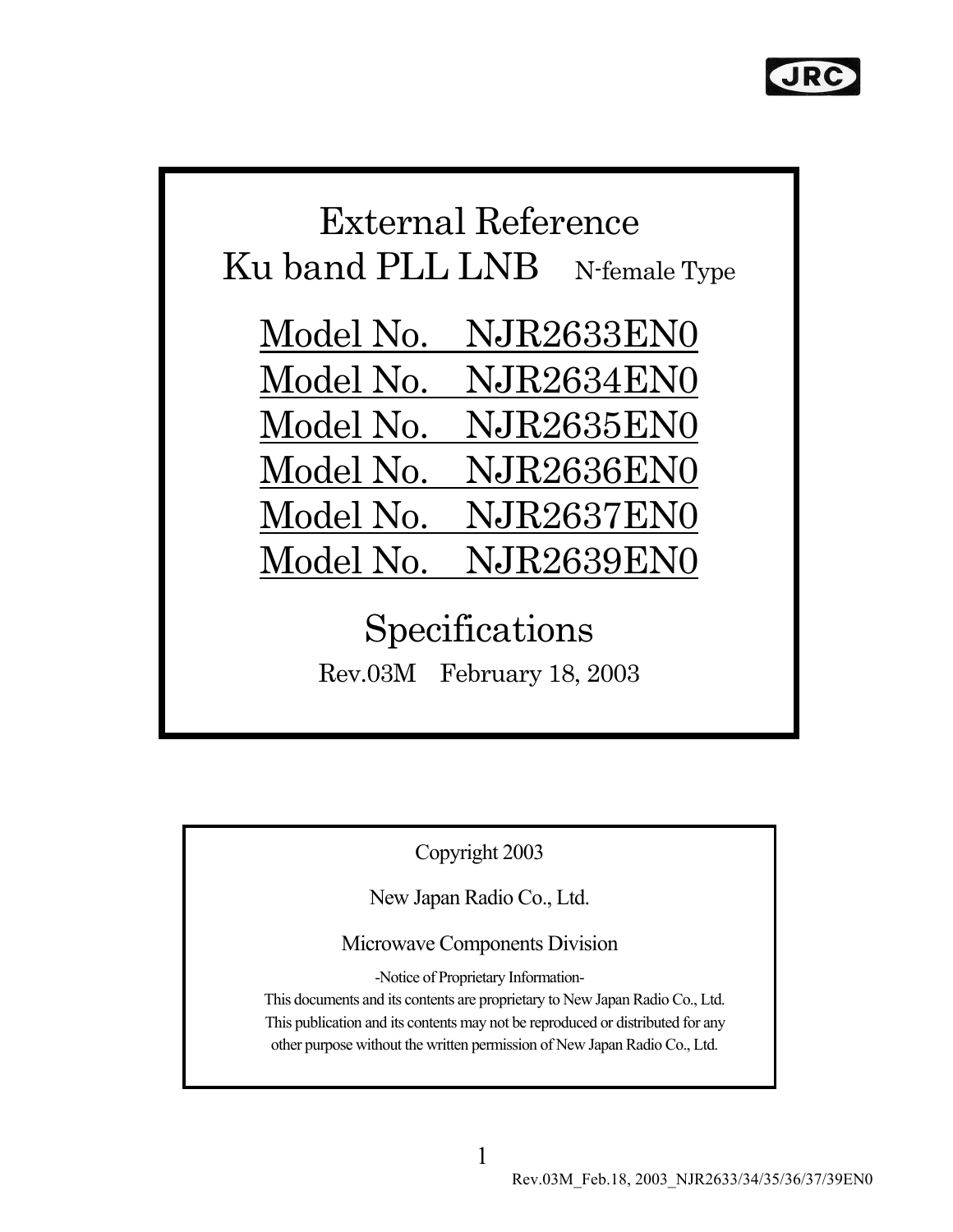

#### 1. Scope

This specification defines the low noise and block downconverter intended for the satellite data communication downlink application in the Ku-Band.

This LNB has a combined 3-stage HEMT Amplifier and Block Down Converter with a Phase Locked Local, which is constituted with a VCO, SPD (Sampling Phase Detector), Loop Filter and Reference Recovery VCXO providing low phase noise. This LNB has type N-female IF output connector.

All specifications shall apply throughout the full range of the specified environmental conditions unless otherwise specified.

#### 2. Electrical Specifications

| $\overline{\#}$    | Item                                             | Specification                                                            |
|--------------------|--------------------------------------------------|--------------------------------------------------------------------------|
| $2-1$ .            | <b>Input Frequency Band</b>                      | <model njr2633en0="" no.=""><br/>11.45 to 11.95 GHz</model>              |
|                    |                                                  | 12.20 to 12.70 GHz<br><model njr2634en0="" no.=""></model>               |
|                    |                                                  | 11.70 to 12.20 GHz<br><model njr2635en0="" no.=""></model>               |
|                    |                                                  | 12.25 to 12.75 GHz<br><model njr2636en0="" no.=""></model>               |
|                    |                                                  | 10.95 to 11.70 GHz<br><model njr2637en0="" no.=""></model>               |
|                    |                                                  | 11.20 to 11.70 GHz<br><model njr2639en0="" no.=""></model>               |
| $2-2.$             | <b>Input Waveguide Flange</b>                    | <b>WR75</b>                                                              |
| $2-3.$             | Input V.S.W.R.                                   | $2.5:1$ typ.                                                             |
| $2-4.$             | Noise figure $(Ta: +25 C)$                       | $0.8$ dB typ. $\overline{1.2}$ dB max.                                   |
| $2-5.$             | <b>Output Frequency</b>                          | 950 to 1,450 MHz                                                         |
|                    |                                                  | <model 34en0="" 35en0="" 36en0="" 39en0="" njr2633en0="" no.=""></model> |
|                    |                                                  | 950 to 1,700 MHz                                                         |
|                    |                                                  | <model njr2637en0="" no.=""></model>                                     |
| $2-6.$             | Conversion Gain<br>$(Ta: +25 C)$                 | 55 dB min.<br>60 dB typ.                                                 |
| $2 - 7.$           | Conversion Gain Variation (Ta: $+25$ C)          | $2.0$ dB max.                                                            |
|                    |                                                  | in any 50 MHz segment over the frequency band.                           |
| $2 - 8$ .          | Output Power for 1 dB Gain Compression           | 0 dBm min.                                                               |
| $\overline{2-9}$ . | <b>Intermodulation Products</b>                  | 45 dBc min                                                               |
|                    | (3rd order Intermodulation rejection with two RF |                                                                          |
|                    | input carriers separated by 10 MHz, -10 dBm IF   |                                                                          |
|                    | Output Power)                                    |                                                                          |
| $2-10.$            | Local Oscillator Leakage Levels                  | -25 dBm max. at the IF Output Connector.                                 |
|                    |                                                  | -60 dBm max. at the RF Input Flange.                                     |
| $2 - 11.$          | <b>Local Oscillator Frequency</b>                | <model njr2633en0="" no.=""><br/>10.50 GHz nom.</model>                  |
|                    |                                                  | 11.25 GHz nom.<br><model njr2634en0="" no.=""></model>                   |
|                    |                                                  | 10.75 GHz nom.<br><model njr2635en0="" no.=""></model>                   |
|                    |                                                  | 11.30 GHz nom.<br><model njr2636en0="" no.=""></model>                   |
|                    |                                                  | 10.00 GHz nom.<br><model njr2637en0="" no.=""></model>                   |
|                    |                                                  | 10.25 GHz nom.<br><model njr2639en0="" no.=""></model>                   |
| $2-12.$            | Phase Noise (SSB)                                | $-75$ dBc/Hz at<br>100 Hz                                                |
|                    |                                                  | $-80$ dBc/Hz at<br>1 kHz                                                 |
|                    |                                                  | -90 dBc/Hz at 10 kHz                                                     |
|                    |                                                  | $-110$ dBc/Hz at $100$ kHz                                               |
|                    |                                                  | *Depend on Phase Noise of the External Reference.                        |
| $2-13.$            | <b>External Reference Input Frequency</b>        | 10 MHz nom.                                                              |
| $2-14.$            | <b>External Reference Input Power</b>            | $-10$ to $0$ dBm<br>(50 ohm)<br>@IF Output connector                     |
| $2-15.$            | <b>External Reference Input Port</b>             | IF Output Connector                                                      |
|                    |                                                  | (Combine Reference with IF Signal)                                       |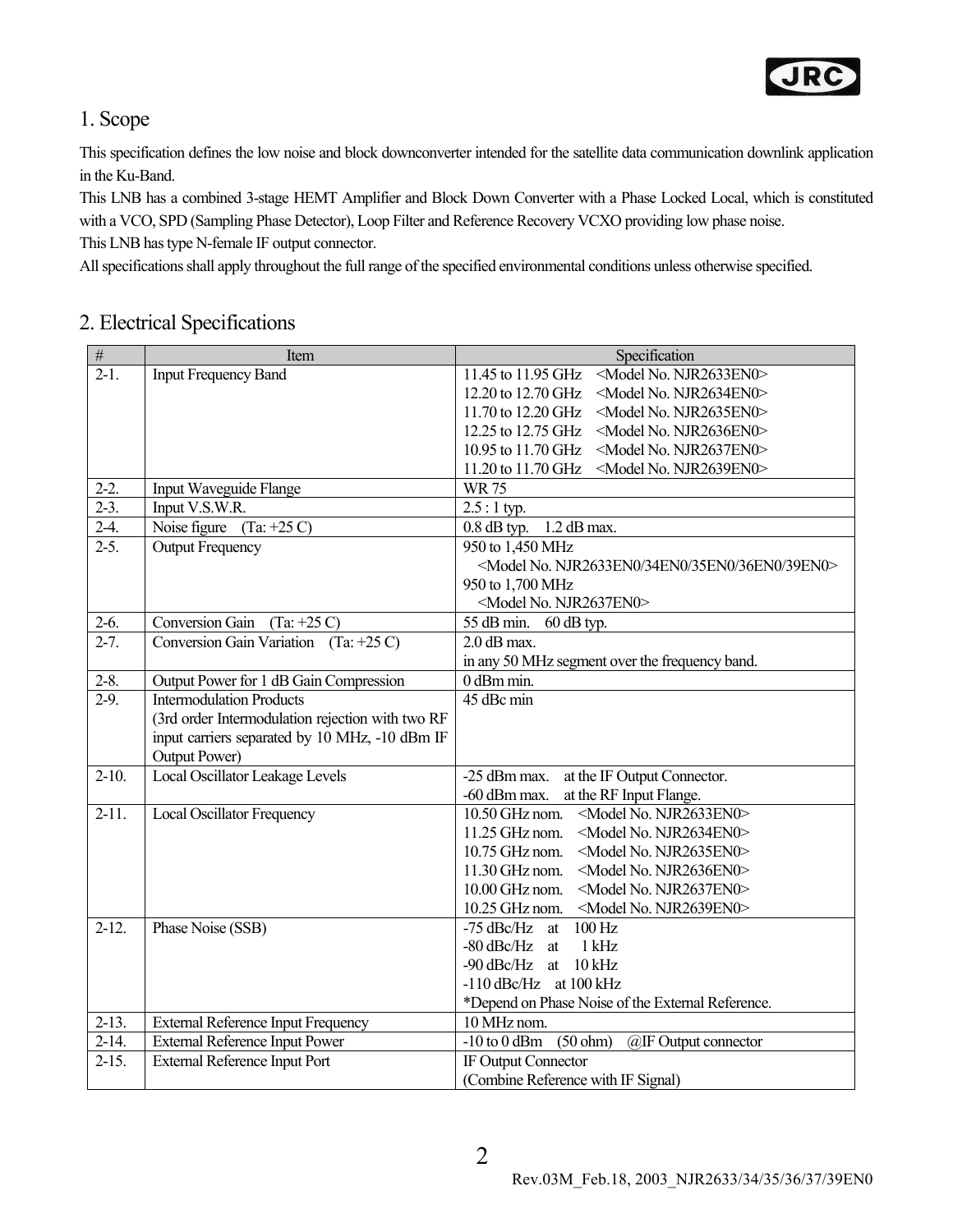

| #          | Item                                  | Specification                                                |
|------------|---------------------------------------|--------------------------------------------------------------|
| $2-16.$    | <b>External Reference Phase Noise</b> | $-135$ dBc/Hz at 100 Hz                                      |
|            |                                       | $-143$ dBc/Hz at 1 kHz                                       |
|            |                                       | $-145$ dBc/Hz at $10$ kHz                                    |
|            |                                       | (Input Condition)                                            |
| $2-17.$    | <b>Spurious</b>                       | a) -140 dBm max.                                             |
|            |                                       | At input, fixed frequency spur, unrelated to test CW signal. |
|            |                                       | (Measured at specified IF band; 950 to 1,450 or 1,700 MHz)   |
|            |                                       |                                                              |
|            |                                       | $b) -50$ dBc max.                                            |
|            |                                       | With test CW signal -10 dBm IF output                        |
|            |                                       | (Measured at specified IF band; 950 to 1,450 or 1,700 MHz)   |
| $2-18.$    | Image Rejection                       | 45 dB min.                                                   |
| $2-19.$    | Output V.S.W.R.<br>$(75 \text{ ohm})$ | $2.3:1$ max.                                                 |
| $2-20.$    | <b>Input Voltage</b>                  | $+15$ to $+24$ V DC                                          |
| $2 - 21$ . | <b>Current Drain</b>                  | $380 \text{ mA}$ typ.<br>400 mA max.                         |

## 3. Environmental Specifications

| #      | <b>Item</b>                        | Specification                                  |
|--------|------------------------------------|------------------------------------------------|
| $3-1.$ | <b>Operating Temperature Range</b> | $-40$ to $+60$ C                               |
| $3-2.$ | <b>Storage Temperature Range</b>   | $-40$ to $+80$ C                               |
| $3-3.$ | Humidity                           | $100\%$ Rh max.                                |
| $3-4.$ | <b>Vibration</b>                   | $5 G$ (f: 50 Hz, T: 5 min. Direction: X, Y, Z) |
| $3-5.$ | Shock                              | 15 G (Direction : $X, Y, Z$ )                  |

### 4. Absolute Maximum Rating

| #      | ltem                  | $\cdot$ $\sim$<br>Specification |
|--------|-----------------------|---------------------------------|
| $4-1$  | <b>RF</b> Input Power | $-10$ dBm $(a)$<br>CW           |
| $4-2.$ | <b>Supply Voltage</b> | $+28$ Vdc                       |